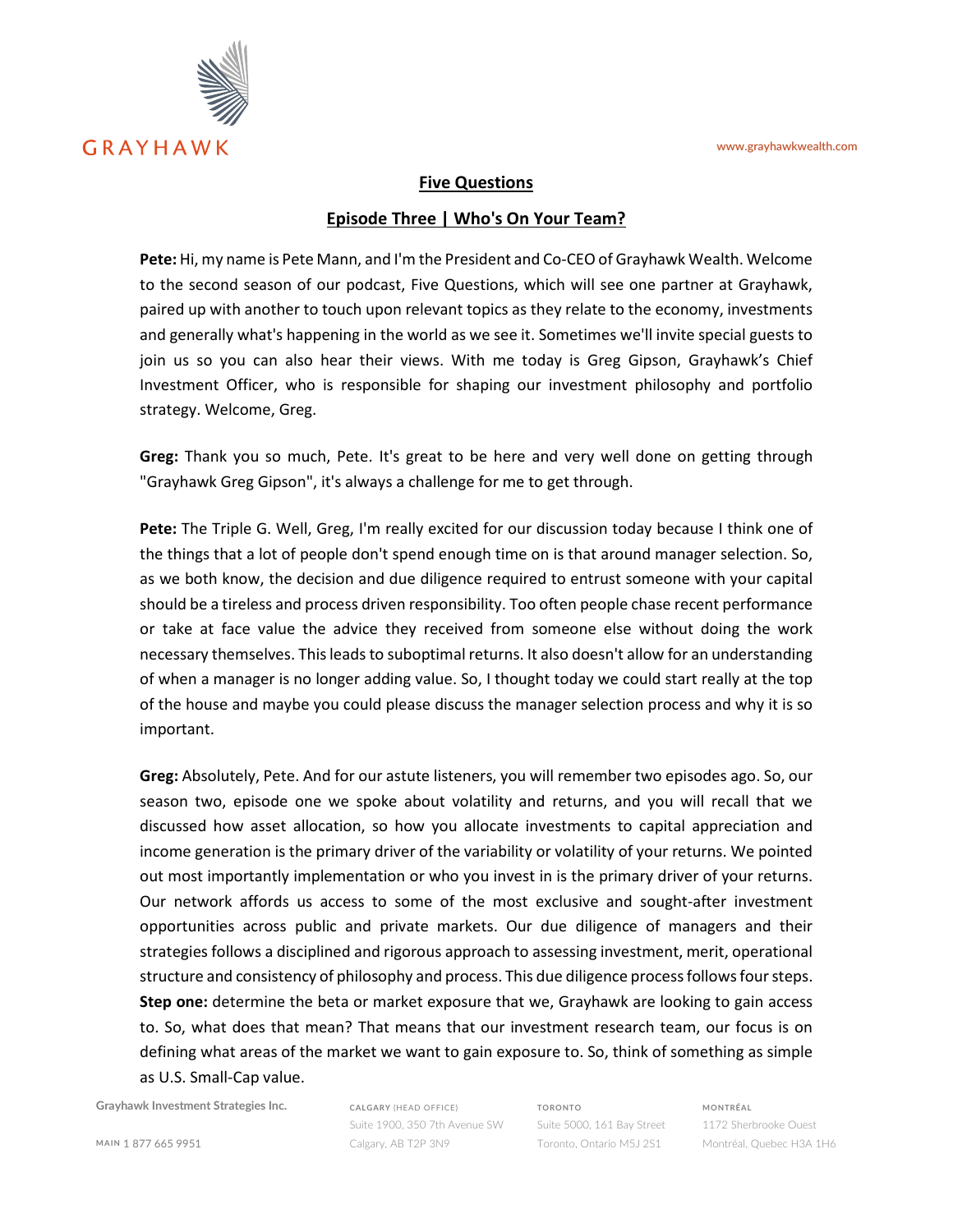**Step two:** Assess the largest universe of managers available to us around the globe. So again, you know, we like analogies, so think of it as a funnel. We want to fish from the largest pond in the world. We want to access local expertise. And to do so, we incorporate proprietary modeling, data science founded in machine learning, when we look at managers and assess these opportunities to determine specific fundamental attributes that we're looking to gain exposure to.

**Step three**: More of a qualitative assessment of the manager. This is when we will speak directly to the manager, assess them along dimensions such as people for classify and process. But all of the work that we've done prior to this really allows us to have more of an evidence-based discussion rather than a storytelling exercise.

And finally, **Step Four:** is determining the appropriate strategy that enhances the risk and return of the overall portfolio. And I stress that because what are we trying to accomplish? Our goal is to build a great portfolio. It is not necessarily to build a portfolio of great managers.

**Pete:** So, the analogy, the sport analogy that I've heard people used before is this idea of an NBA All-Star team putting together the five best players. But if they don't complement one another, the ability for a team to play together, much like the Toronto Raptors basically have done this year, is a great example of an organization and a thought process around the construction, more so than the individual star, the collection of individual stars, is that fair?

**Greg:** Absolutely. Team before individual.

**Pete:** So, one of the things that many investors are obsessed with is short term performance. They never recognize that very short-term cycles can often be an aberration. Good and bad. And so, they kick to the curb the minute that things turn sour, and they fall in love with you, the minute that things are going well, and they can be in incredibly short periods. When you are going through the manager selection process, how much does short term performance play a role in this?

**Greg:** Well, maybe I'll touch a few comments on short term performance. And yes, I would reiterate, you know, it reminds me of my hedge fund days, right? You're only remembered for your last trade. So, it can certainly be frustrating but maybe if you just think of markets. So, if you look at S&P TSX Composite in Canada, or the S&P 500 in the U.S. Over the last 30 years, the TSX has compounded 11 times, the S&P 500 has compounded over 18 times. But in that 30-year period, if you look at daily returns, the average return is barely positive, the number of positive days is barely better than a coin flip. When you go out to a month and three months, you start seeing a little bit higher numbers, but again, barely better than the coin flip. So short term performance, as you mentioned, I love the word aberration, I was going to use it. You stole it, but I'm going to use it again. Aberrations and more importantly, emotionally reacting to aberrations has proven to be very challenging to generate long term, consistent returns. When we assess opportunities, we're looking at strategies, consistency, and persistency of return relative to their benchmark. We want to see a component of their return, the alpha or the stock selection that increases late consistently throughout time. It's very important when you assess managers to split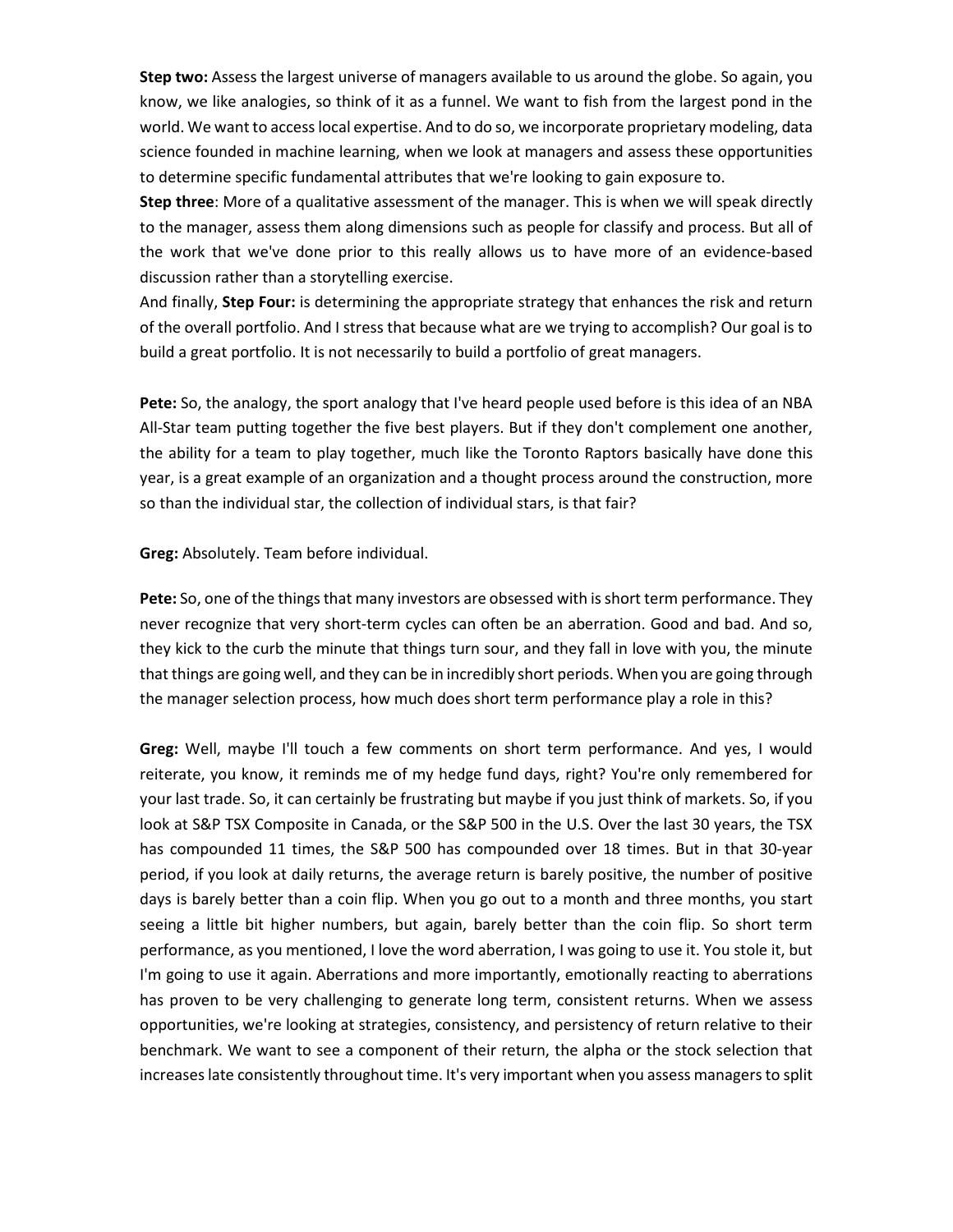out the beta. So, remember, that's the exposure that we Grayhawk want, with the alpha which is what we're looking for managers to provide. What I would say about short term performance is we do monitor this across all of our strategies, and we do so not so much to micromanage our managers, but rather to use it as an indicator of any structural changes going through the market. So again, I get to make another allusion back to when we talked about the froth versus the undercurrent. Often where we'll see market inflection more quickly is in our active managers.

**Pete:** So, if you look at the most important factors as you digest the manager selection process, what would they be? Maybe you could if you wouldn't mind taking us through them, maybe in priority.

**Greg:** Sure. So, I'm going to stick with our theme of having lists that will make it easy. Whenever we assess an opportunity, we want to answer three primary questions. The first, how is it managed? We want to understand the consistency of an investment approach and ensure that managers do not deviate from their style or philosophy. Question two, how has it done? So again, looking at the consistency of both outperformance over time, but also improving levels of outperformance over longer periods of time. And three, how does it fit? Is this opportunity additive to the overall portfolio, either in risk or return space?

**Pete**: So, for that component of how has it done what is the process by which you are looking at that as it relates - Because that becomes the very core focus of almost everyone as we just talked about short, intermediate, long term, how did it do? And maybe you could tie that into the first component, which was really what you were talking about around style drift because often you'll see managers do better than their peer group in an environment where things shouldn't look as rosy as they do.

**Greg:** Great point. And this really goes back to the philosophy and the philosophy that we believe in a decomposing or gaining exposure to beta and to alpha –

**Pete**: - And beta, just for clarification being the market return or market exposure you wish to have whatever it may be.

**Greg:** Correct. And think of it this way for if you're looking at US equity managers and you want to hire a manager to gain exposure to the S&P 500. If you hired a growth manager in the depths of 2008, you would see fantastic returns. But if you made that decision, it's important to define that you've made a bet on exposure on beta, right growth versus the broad market plus alpha. I think that's one of the key components that people often miss is that style a manager has, and comparing that to a completely different entity, it's an apples and oranges comparison. You know, our focus is defining very specific forms of beta again, such as Russell 2000 value. Then we want to go out and find managers who manage a Russell 2000 value strategy but can add consistent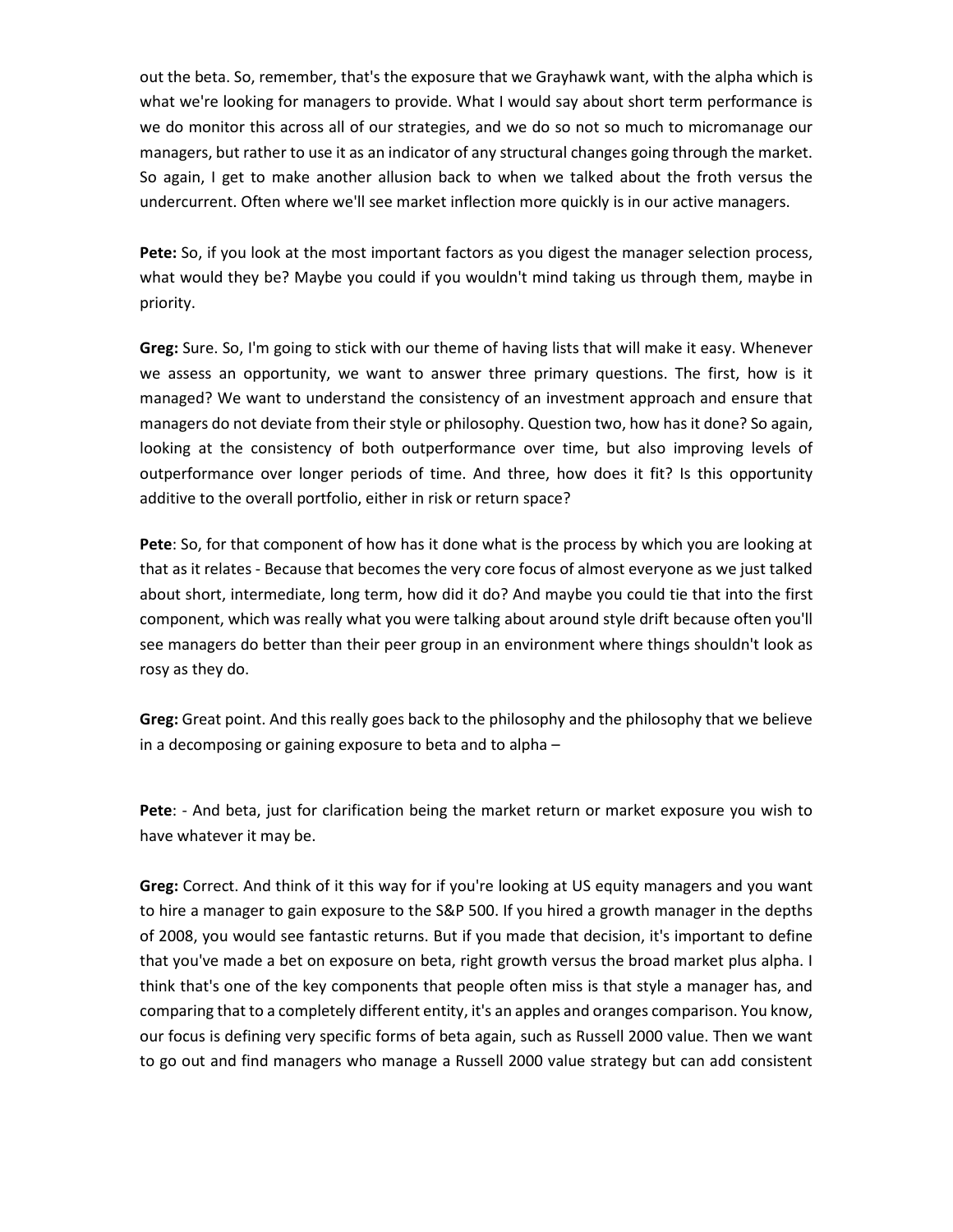and persistent alpha from their stock selection.

**Pete:** Great. That's really helpful. So, looking at this from the other side, just like the great stock pickers of the world are, right between 55 to 58% of the time, it's really about their determination or conviction on how right they are that really defines their alpha as you were describing earlier. Obviously, we have the same challenge that exist within managers themselves. So, can you talk a little bit about what happens when a manager doesn't work out? What's the process for exiting or onboarding a manager and how do we try and do that maybe the most effective way possible?

**Greg:** The decision to exit a manager and I would include reduce the exposure to a manager as well. So, there's changes in the weights in the portfolio would be driven by a number of different reasons. One could be flows within the overall portfolio, changes in the type of data that we Grayhawk want to gain exposure to. But if I read your question correctly, Pete, I think what you want to know is how fast do we fire people? You know, I firmly believe and I'm upfront with all of our managers, our process is higher, slow, fire fast. So, to be included in our strategy takes a relatively long period of time. To be exited from our strategy, takes much less time. And the way that we assess that exit is similar as the way we assess opportunities coming in, disciplined, transparent to the managers and done consistently across the board. We certainly understand there may be times in the market that are challenging for some strategies, that may lead us to reduce our exposure to the strategy, but if our view is that the market is not favorable to these strategies and may not be favorable to these strategies in the short to medium term, we will fully exit a position. We do not have any relationship with any manager where we are compensated by them to invest in their strategies. So, for us to hire and fire it's very much as we like to say, pieces on a chessboard. We will bring them in as we need them and exit them when we do not.

**Pete:** That's great. That's really helpful. One of the cringe-worthy comments I know that you hear often is that we are referred to as a manager. It is part and parcel with the industry overall, but it is quite different from how we approach things. Would you maybe explain a little bit about how we see our role in the overall process of capital allocation and relationships with clients?

**Greg:** Well, I will have to tell you, you know, again, I like this. Here's my top three list of terms that were referred to as, Manager, certainly better than number three, which is allocator The number one term that I think is most appropriate for what we do at Greylock is investor. And I prefer the word investor because when you think of the word manager, you often think of what the industry thinks of as manufacturer. So, you are creating strategies that invest in individual securities, equities, fixed income. Everybody is independent until they're not. And it seems to me that the typical connotation of independence, at least here in Canada, that would refer to non-bank affiliated in our view, independent is even a smaller bucket than that. The ability to make advice separate from managing strategies. That level of independence is actually quite rare. Both in the industry broadly and specifically in Canada. Our only source of revenue as a firm is from our families. We do not accept any form of compensation from any manager anywhere in the world.